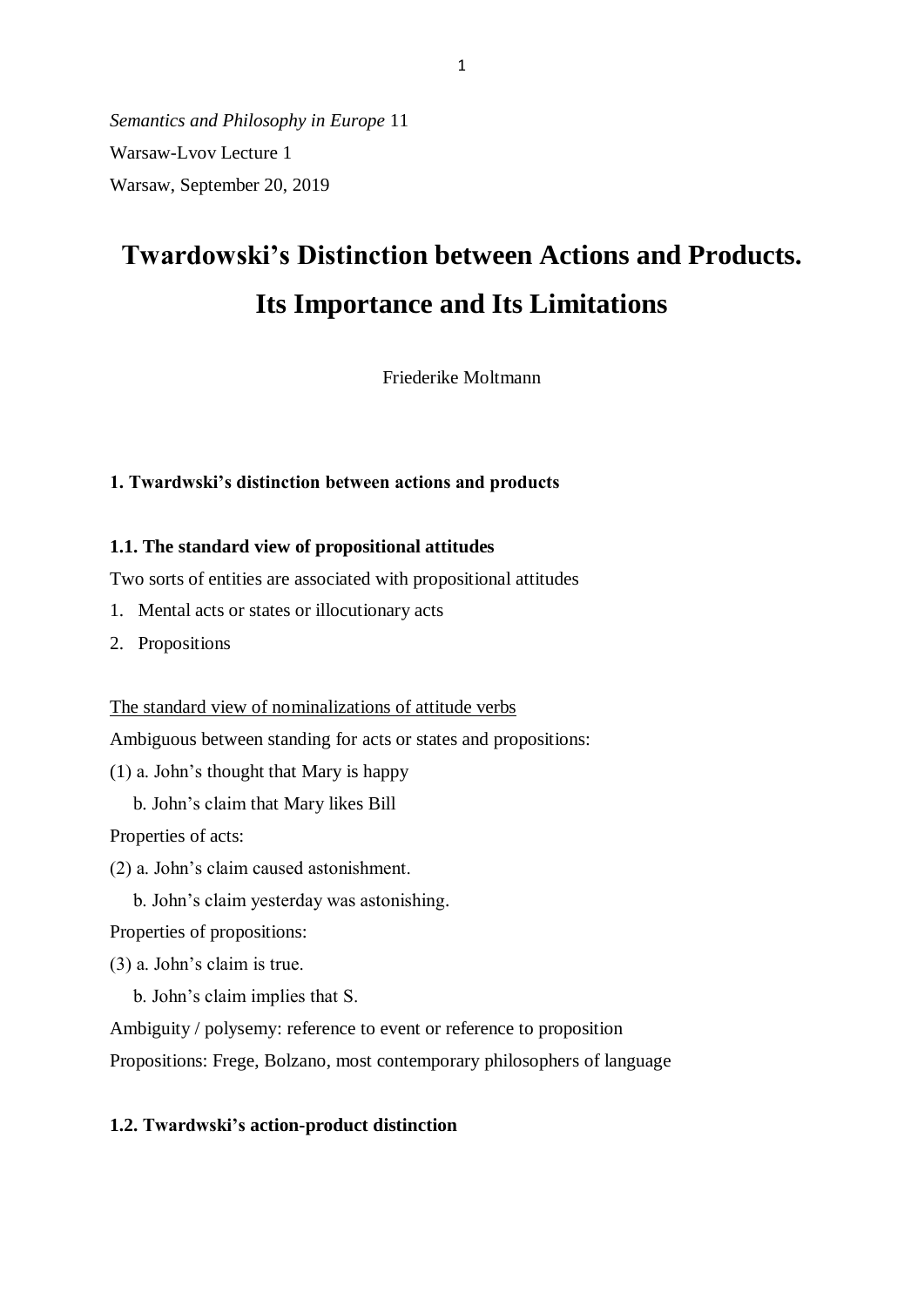Twardowski's arguments:

Two sorts of nominalizations in Polish, German, French – and, one can add, English: Gerunds as terms for actions and other nominalizations as terms for products thinking – thought judging – judgment believing – belief claiming – claim deciding – decision screaming – scream

Psychological actions – psychological products Psychophysical actions – psychophysical products Enduring products – nonenduring products Enduring products: writing – writing, drawing – drawing Physical actions – physical products? walking – walk, jumping – jump, dancing – dance

#### Distinguishing characteristics of actions and products (for Twardowski)

1. Products, but not actions, have truth or satisfaction conditions and enter inferential relations:

- (4) a. John's claim / John's belief is true
	- b. ?? John's claiming / John's act of claiming / John's speech act is true.
	- c. John's believing / John's belief state is true.
	- d. The belief that A and B implies the belief that B.
- 2. Products but not actions enter similarity relations based on shared content only:

Products of the same type are exactly similar iff they are the same in content.

Exact similarity: 'is the same as'

(5) a. John's claim / John's belief is the same as Mary's.

b. John's claiming / John's belief state is the same as Mary's.

#### Similarity between products and actions for Twardowksi

1. Actions and products are concrete mind-dependent particulars. (unproblematic)

2. Products share their temporal duration with the action producing them. (problematic) Sharing the same propositional content for Twardowksi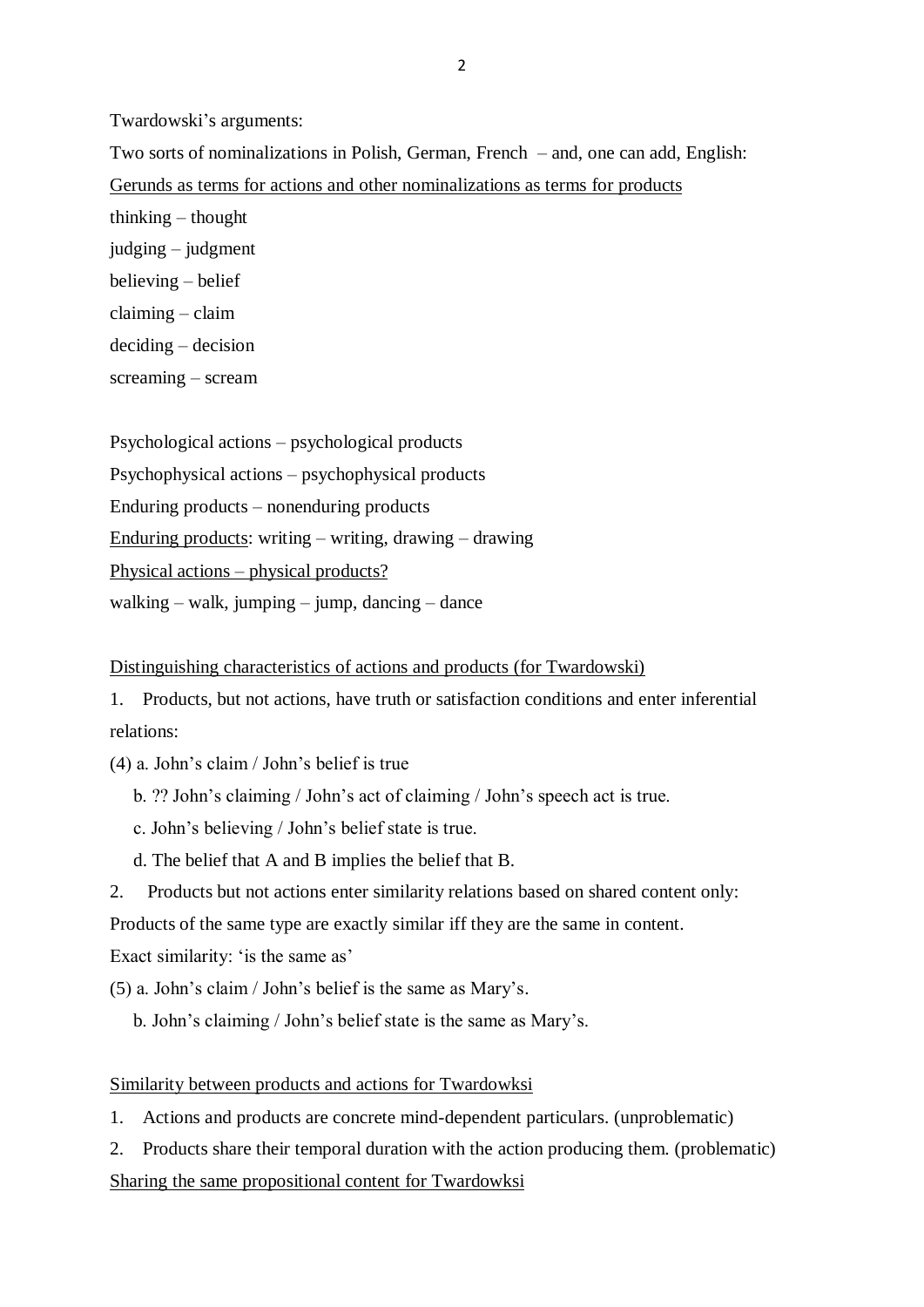Engaging in actions with similar products

Understanding a product p (e.g. a claim): producing a product similar to p, caused by p The importance of products for Twardowski

- serve as truth bearers
- account for the appearance of a stable content through the production of similar products
- make up the subject matter of logic
- make up the subject matter of all humanities
- -----------------------------------------------------------------------------------------------------------------

### **2. Making sense of Twardowksi's notion of a product: products as artifacts**

Abstract artifacts (Thomasson 1999): artifacts that lack a physical realization.

The ontology of artifacts (Ingarden / Thomasson)

Artifacts are agent / mind-dependent, have a limited lifespan, may or may not come with a physical realization, and have the ability to represent. They are neither actions nor material objects nor abstract objects, but belong to a category of its own.

Further action-product pairs, with products possibly lacking physical realization Law – act of declaring  $\prime$  passing it Objects of art – act of creation

Objects of art possibly lacking physical realization: poetic, musical compositions Object of art with multiple realizations: books, uncast statues

Cognitive and illocutionary products as artifacts With physical realization: claims, screams With material realization: writings ----------------------------------------------------------------------------------------------------------------

## **3. Towards a larger category than products: attitudinal and modal objects**

Attitudinal objects properly include cognitive and illocutionary products Attitudinal share relevant characteristic properties with modal objects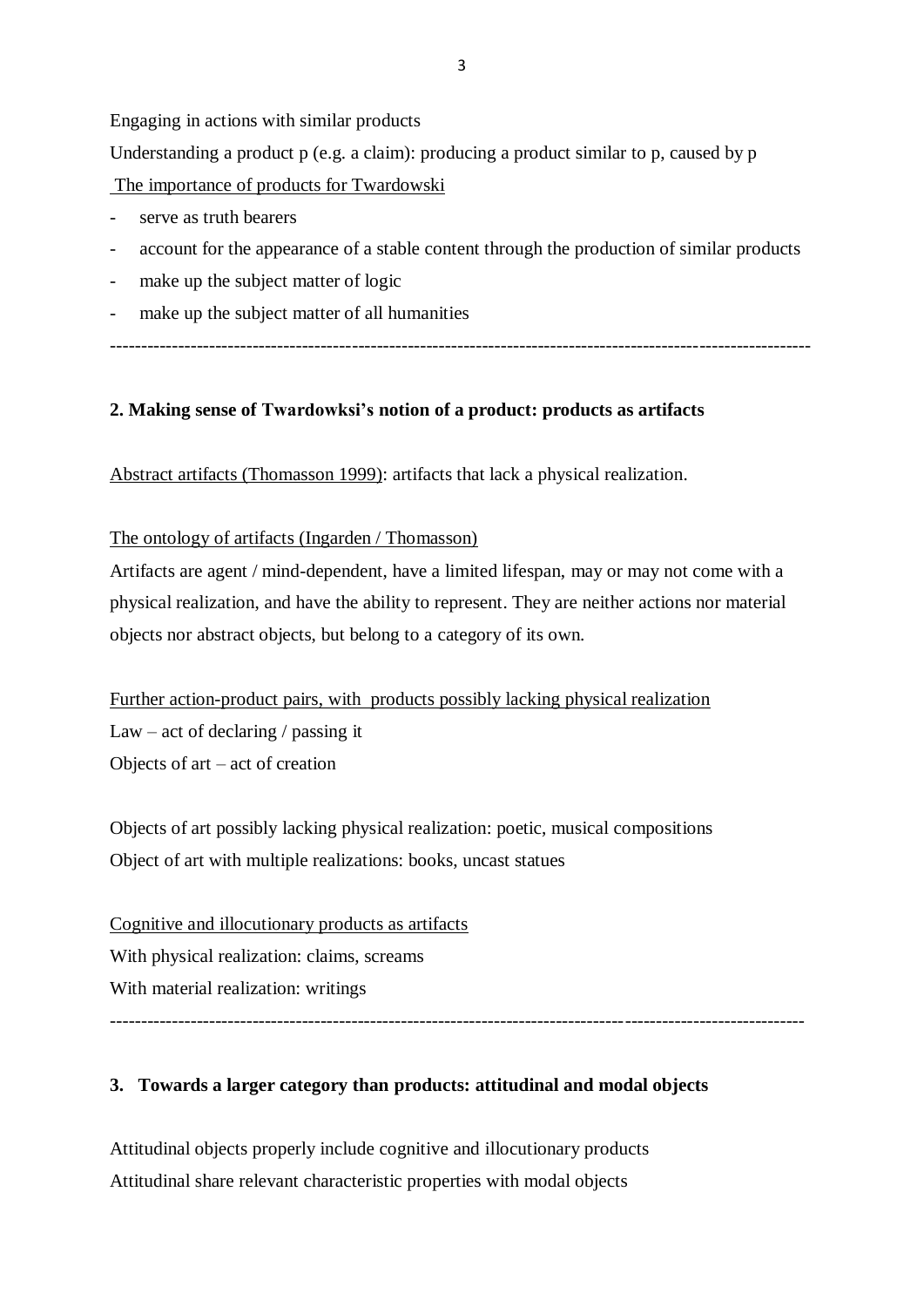1. Attitudinal objects that are state-related and not necessarily the product of an act: beliefs, intentions, desires

Attitudinal objects may *state-related*, but they are ontologically distinct from states, displaying different sorts of properties.

Belief -- belief state, believing

Desire – state of desiring

Intention -- intending

2. Attitudinal objects that are prior to their related act, as occurrences defining acts, but not products of acts: conclusions, recognitions, judgments

3. Modal objects: obligations, permissions, needs, dispositions, abilities

Modal objects share the relevant content-related properties of attitudinal objects, but can last beyond the act that may have set them up.

## **4. Further elaboration and extension of the characteristics of actions / states and attitudinal objects**

#### **4. 1. Truth- and satisfaction conditions**

#### Truth predicates:

(6) a. John's claim that that S is true / false.

b. ?? John's claiming that S is true / false.

c. ?? John's speech act (of claiming) is true.

Predicates of fulfillment:

(7) a. John's request to be promoted was fulfilled / satisfied/.

b. ?? John's act of requesting was fulfilled / satisfied.

(8) a. Mary accepted the offer.

b. ??? Mary accepted the act of offering.

Predicates of realization

(9) a. John's decision to postpone the meeting was implemented.

b. ?? John's act of deciding was implemented.

(10) a. John realized his intention.

b. ?? John realized his (state of) intending.

Action-related predicates of satisfaction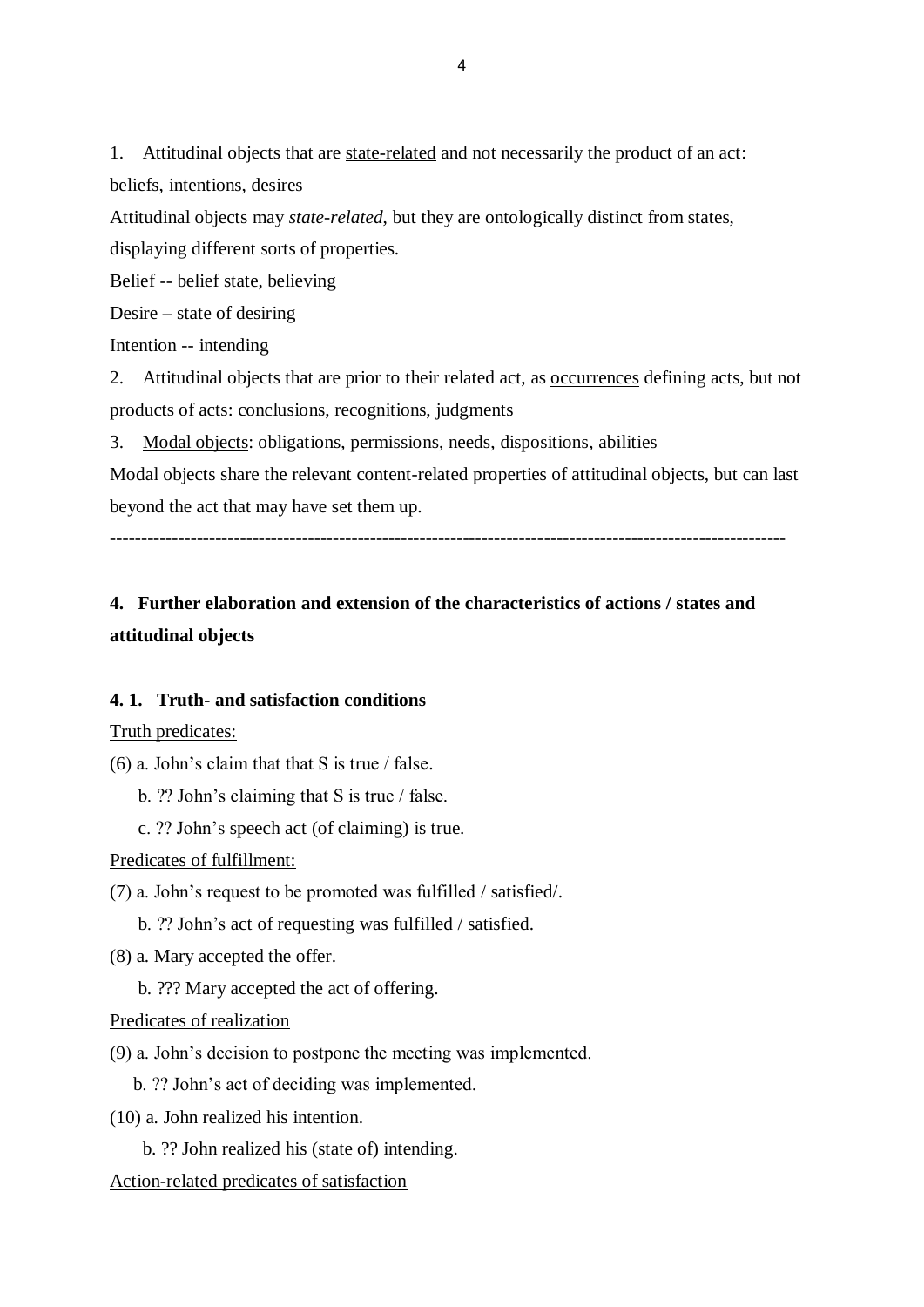- (11) a. John followed Mary's advice.
	- b. ? John followed Mary's activity of advising.
- (12) a. John complied with the instruction.
	- b. ? John complied with the act of instructing.
- (13) a. John ignored the command.

b. John ignored the act of commanding.

#### **4. 3. Similarity relations**

Attitudinal objects of the same type enter similarity relations strictly based on being the same in content

(14) a. John's thought is the same as Mary's thought.

- b. ?? John's thinking is the same as Mary's thinking.
- c. ??? John's thought was also his remark.

#### **4. 4. Properties of understanding and content-based causation and evaluation**

- (15) a. John's speaking delighted Mary.
	- b. John's speech delighted Mary.
- (16) a. John's answer caused surprise.
	- b. John's giving an answer caused surprise.
- (17) a. John's utterance inspired many comments.
	- b. John's act of uttering inspired many comments.

#### **4.5. Properties of part-whole structure**

Parts of cognitive and illocutionary products

'Part of John's decision': partial content

'Part of the action of deciding'.: temporal part of an action

'Part of John's claim': partial content

'Part of John's act of claiming': temporal part of an act

Parts of materially realized products

'Describing a part of the book': either partial content or physical part

#### **4.6. Correctness: normativity and attitudinal objects**

Correctness as truth vs correctness of an action

(18) a. John's claim is correct. (claim is true)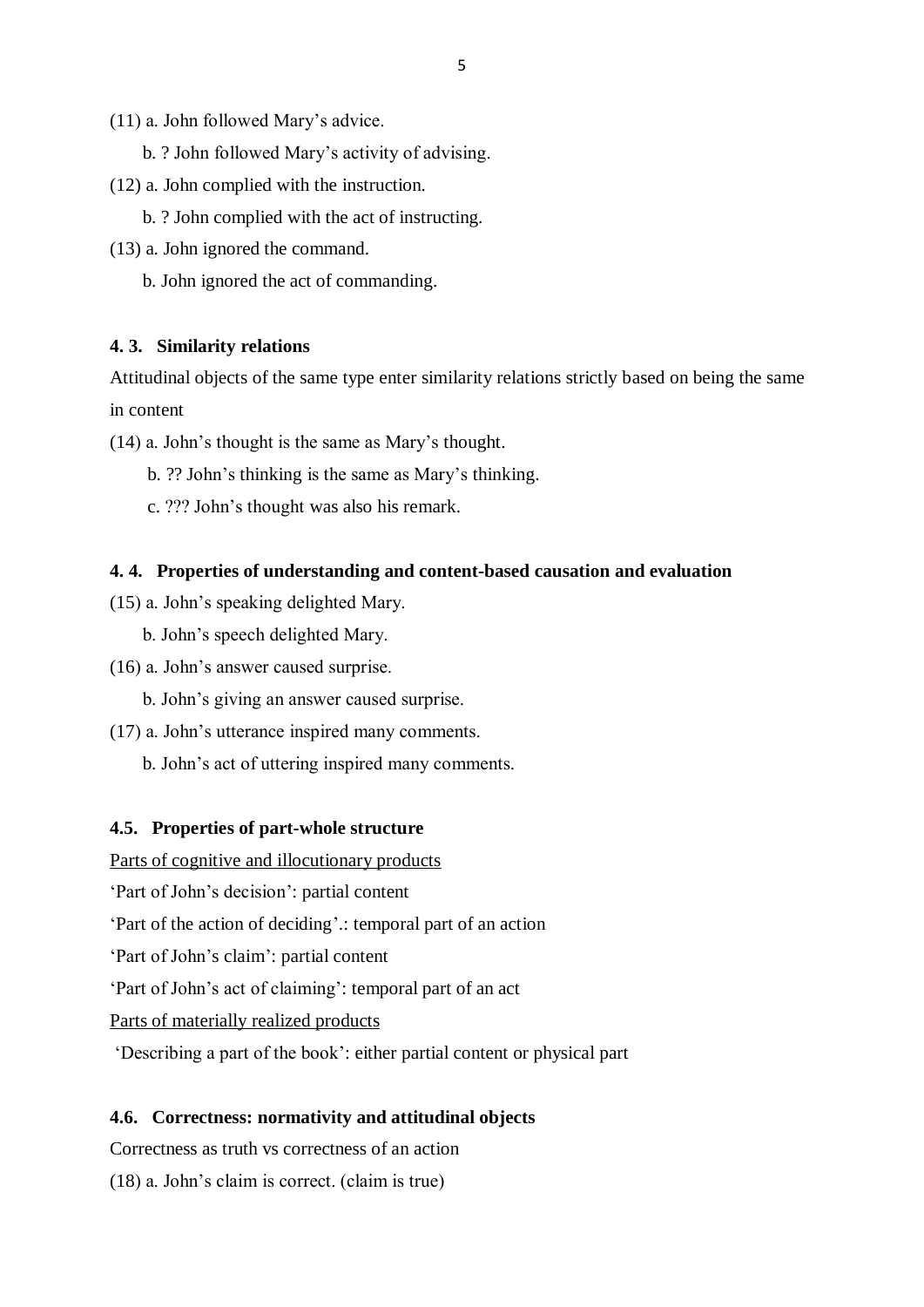b. John's act of claiming that S is correct. (act follows instruction, say) (19) a. John's belief is correct. (belief is true)

 b. John's believing is correct. (maintaining a state fulfills an instruction) Truth as a norm imposed on representational objects (Jarvis 2012): associated with attitudinal objects, but not with actions or states (or propositions)

#### **4.7. Properties of mental states and of state-related attitudinal objects**

- A mental state (of believing, hoping, desiring, intending) intuitively is not true or false, unlike a belief; cannot be fulfilled, unlike a hope or desire; and cannot be realized, unlike an intention.

Part of a mental state is not a partial content, unlike part of a belief, desire, or hope. Part of a mental state is a temporal part, or perhaps better, a condition partly constitutive of the state (a condition that, together with others, obtains while the state endures).

Two mental states (of the same type) are not (just) the same if they are the same in content. Rather constitutive features (including strength of the attitude) need to be the same.

Mental states are not correct in the sense of being true, unlike beliefs

----------------------------------------------------------------------------------------------------------------

#### **5. What sort of content do attitudinal objects come with?**

Content comes with notion of partial content

Different types of attitudinal objects go with different types of satisfaction predicates

Best approach to capture the two conditions:

(object-based) truthmaker semantics (cf. lecture on truthmaker semantics)

Attitudinal objects have actions or situations as satisfiers.

Some attitudinal objects have actions or situations as violators.

The (positive) meaning of a sentence S in (sentence-based) truthmaker semantics:

Set of actions or situations that are truthmakers of S

Derived sentence meanings in (object-based) truthmaker semantics:

#### (20) Sentence Meanings as Properties of (Attitudinal) Objects

 $[S] = \lambda d$  [the content of S is a partial content of d]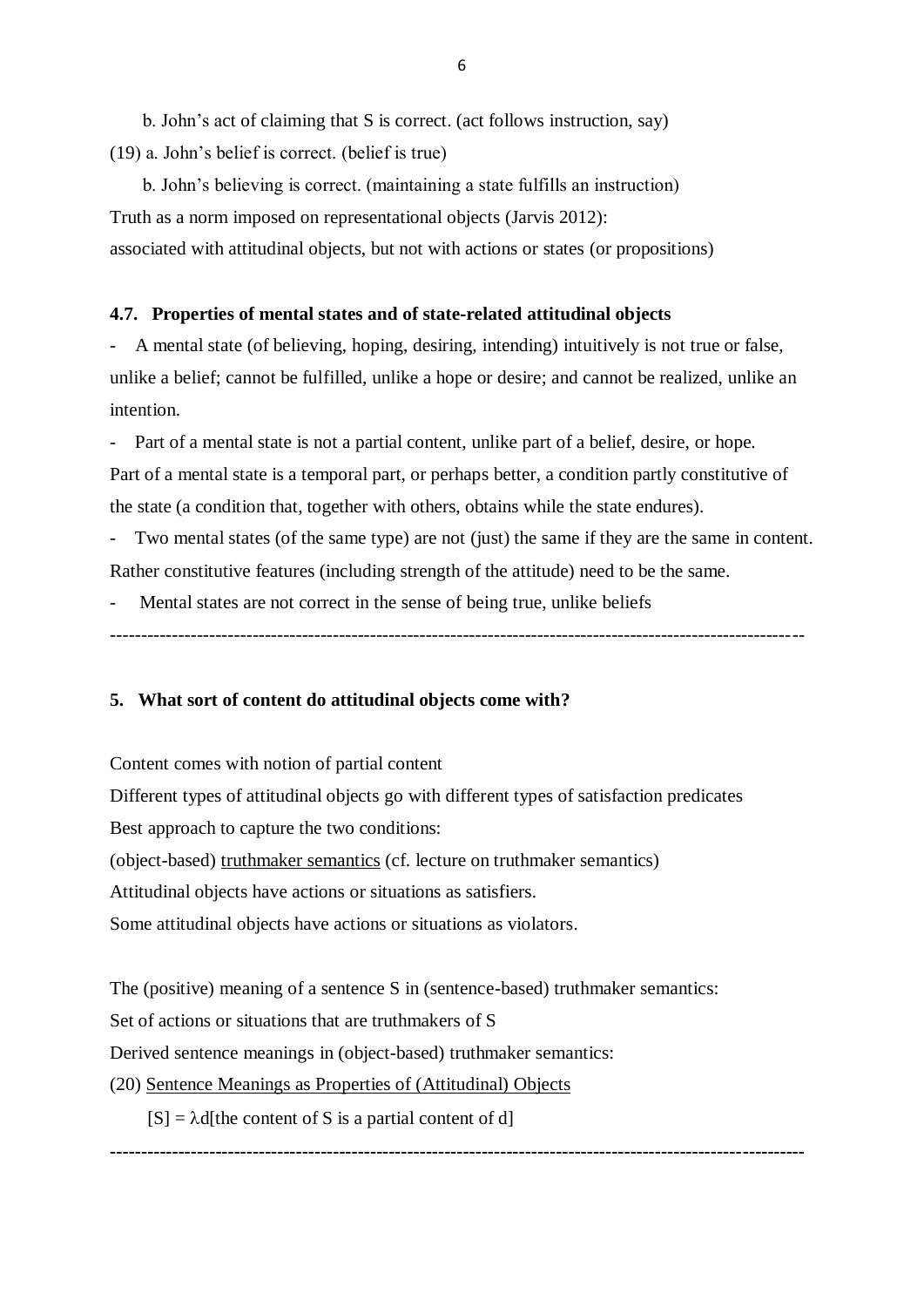#### **5. The semantic role of attitudinal objects in attitude reports**

The role of propositions in philosophy of language and semantics

- Primary bearers of truth values
- The meanings of sentences / embedded sentences
- The contents or 'objects' of propositional attitudes

#### The semantic roles of propositions

- 1. Figure in the Relational Analysis of attitude reports:
- (21) a. John believes that Mary is happy.
	- b. believe(John, [*that Mary is happy*])
- 2. Form the range of special quantifiers in sentential position:
- (22) a. John thinks that Mary is happy.

John thinks something.

 b. Mary believes everything Bill believes. Bill believes that it is raining.

Mary believes that it is raining.

#### Nominalizing quantifiers

- (23) a. John claims / knows / fears something.
	- b. John imagines / expects that.
	- c. John claims what Mary claims.
- (24) a. John said something nice (namely that S).
	- b. John thought something very daring (namely that S).
	- c. John imagined something exciting.
- (25) John said something that made Mary very upset.

#### Restrictions on reports of shared content of different attitudes

- (26) a. ?? John screamed what Mary believes, namely that Bill was elected president.
	- b. ?? John expects what Mary believes, namely that Sue will study harder.
	- c. ?? John said what Mary believes, namely that it will rain.
- (27) a. ?? John's scream was Mary's belief.
	- b. ?? John's expectation is Mary's belief.
	- c. ?? John's claim was Mary's belief.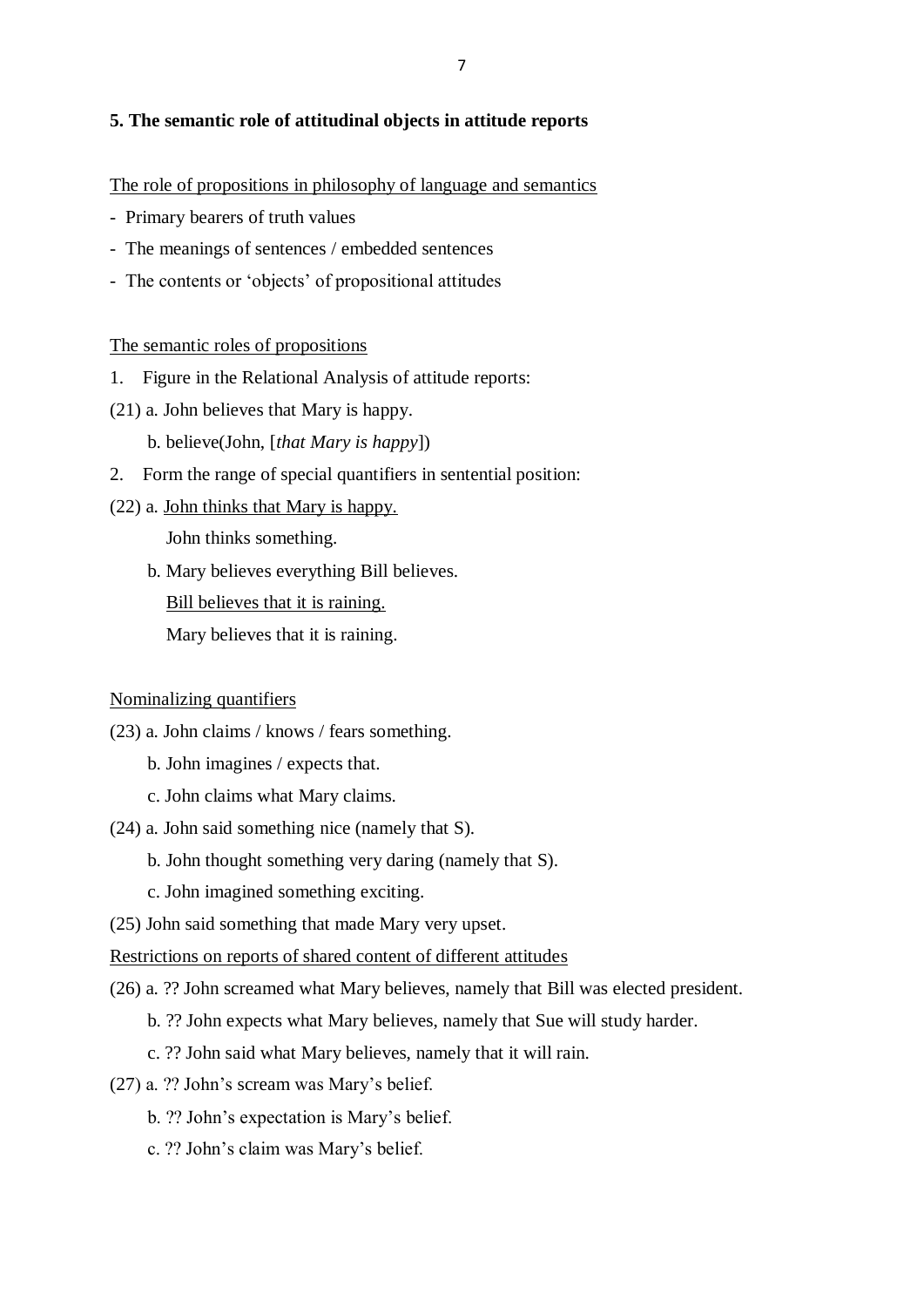Davidsonian event semantics

Actions (and abstract states) as Davidsonian implicit argument of attitude verbs

Function of *that*-clauses

Predicates of the attitudinal object associated with the Davidsonian event argument

(28) a. John thought that S.

b. John has the thought that S.

- c.  $\exists$ e(think(e, John) & [*that* S](att-obj(e)))
- (29) a. John thought something nice.
	- b.  $\exists e \exists e'$ (think(e, John) & nice(e') & e' = att-obj(e))
- (30) a. John thought what Mary thought.
	- b.  $\exists e \cdot e'$ '(think(e, John) &  $e' =$  att-obj-kind(e) & think(e'', Mary) &  $e' =$  att-obj $kind(e'')$

John's thought that S: particular attitudinal object

The thought that S: kind of attitudinal object

#### Mental state verbs

(31) a. John believes that S.

b.  $\exists$ e(believe(e, John) & [that S](att-obj(e)))

e: abstract state of having a belief (believing), att-obj(e): belief

----------------------------------------------------------------------------------------------------------------

#### **7. The Importance of Twardowski's distinction**

Products (attitudinal objects) as content bearers are reflected in language itself and thus clearly form part of the ontology of language, unlike propositions.

- Products (attitudinal objects) are reflected not just in nominalizations, but also the semantics of special quantifiers and pronouns

- Products (attitudinal objects) are part of our general intuitions about entities in our mental life

- Products (attitudinal objects) can dispense with propositions and the problems associated with that notion

----------------------------------------------------------------------------------------------------------------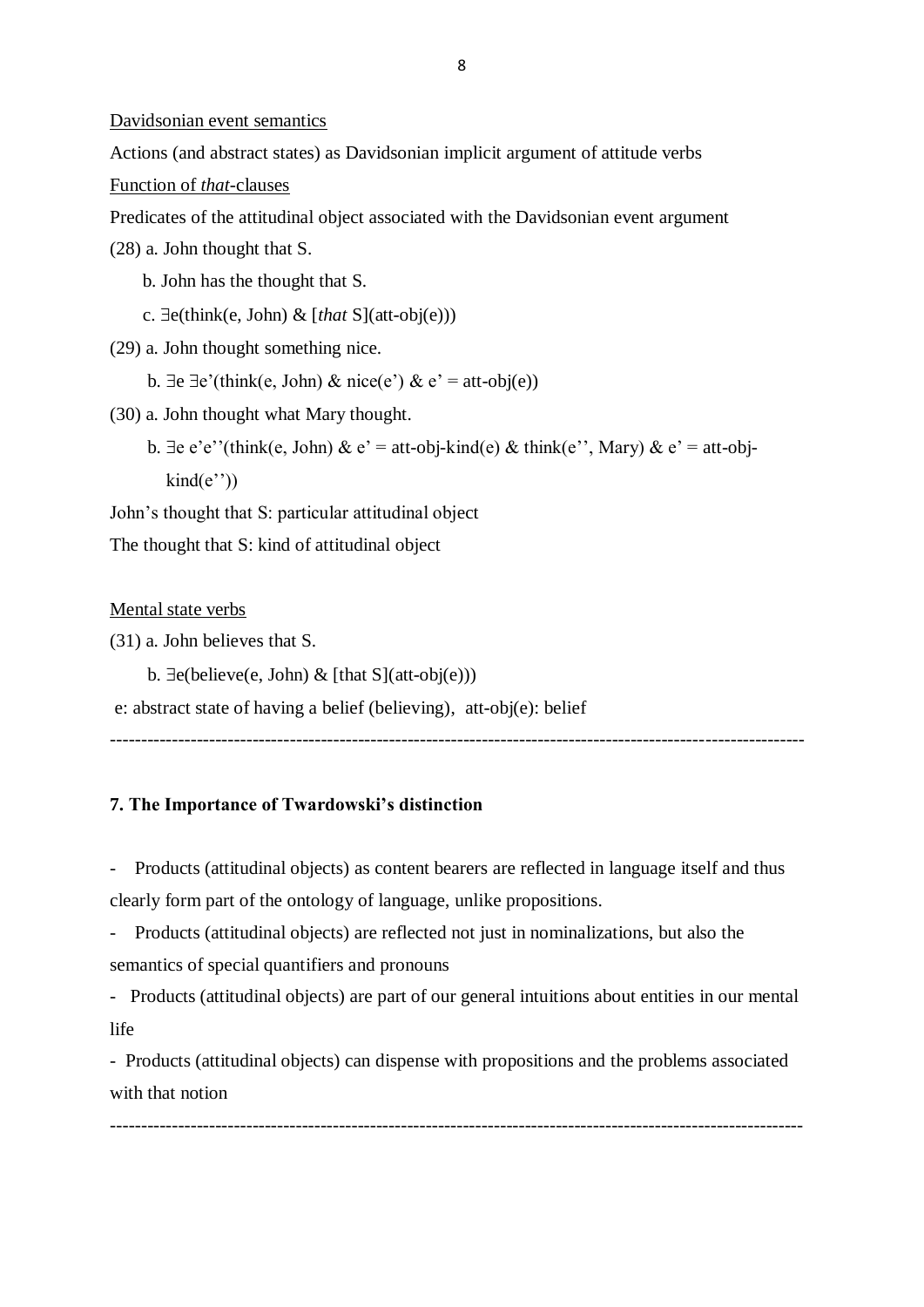#### **8. Difficulties for Twardowski's action-product distinction**

1. State-related attitudinal objects, beliefs, hopes, intentions, and desires, cannot generally viewed as products of action, yet share the characteristic properties of products

2. Modal objects, needs, obligations, permissions, invitations, offers, etc exhibit same characteristic properties as attitudinal objects:

features of concreteness (having a limited lifespan, perhaps being causally efficacious)

- content-related properties as attitudinal objects (having satisfaction conditions, standing in similarity relations based on shared content only, having a part structure strictly based on partial content)

One major difference between modal and attitudinal objects

Modal objects may last beyond the act that created them.

E.g. an obligation, permission, offer

#### Modal objects may be, but need not be products of acts

'Heavy' (or explicit) obligations and permissions are generally products of acts (of demanding or permitting), but not 'light' (or implicit) permissions and obligations, nor are various sorts of needs and abilities.

Some attitudinal objects may have a modal component

Claims, promises, requests may last beyond the acts that produced them.

Indication: Possibility of present tense in specificational sentences with attitudinal objects created in the past:

(32) John's claim / promise / request is that S.

This would go along with more recent commitment-based views of assertions.

#### Further applications of attitudinal and modal objects

Modelling the common ground: as a (collective) attitudinal object with modal component: Cf. recent modal views of the common ground (Geurts 2019, Krifka's 'commitment spaces')

3. Certain types of act-related attitudinal objects do not fare well with the action-product distinction understood as the distinction between an action and the produced artifact: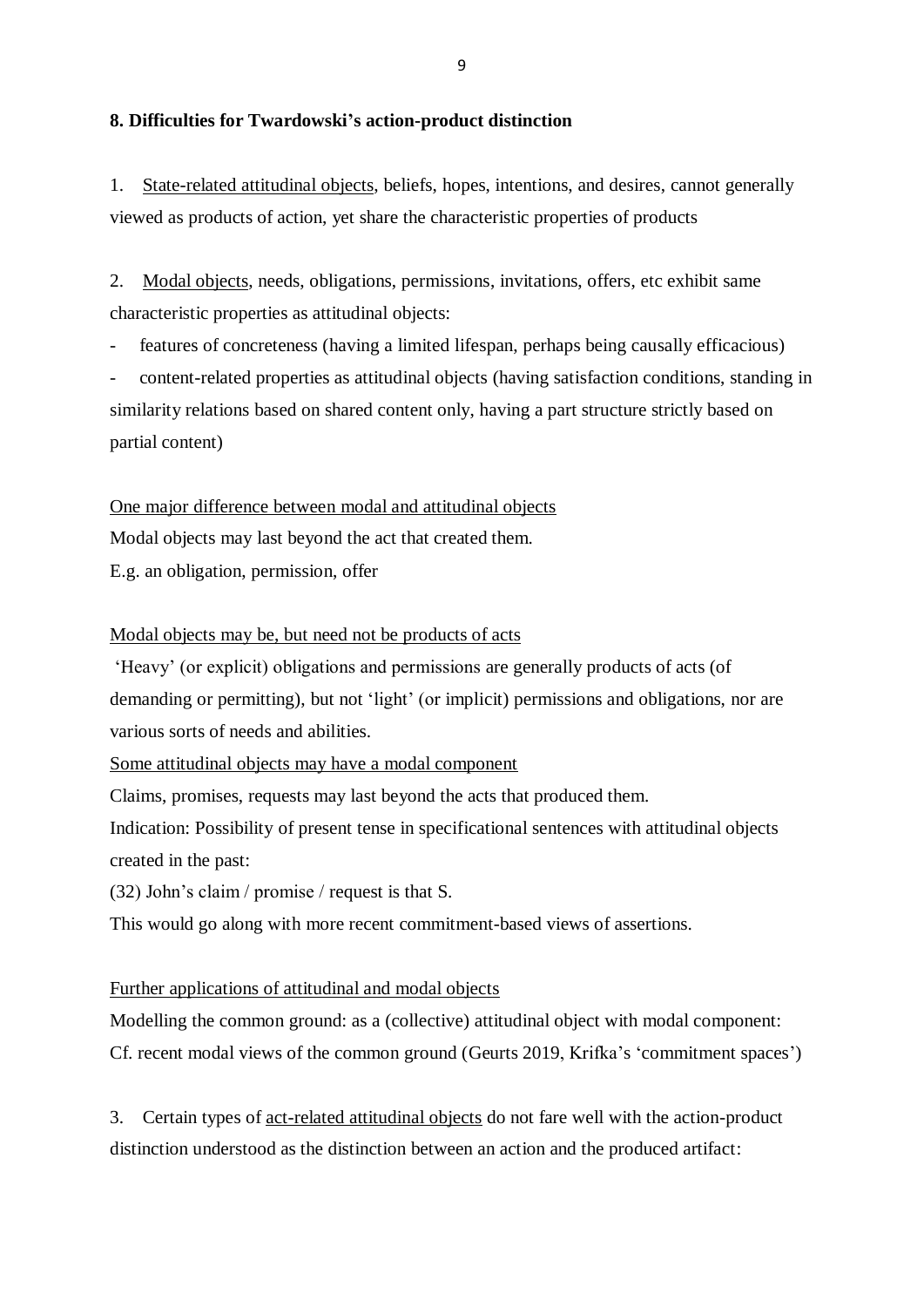- A recognition that S and a realization that S are not the intended products of epistemic acts, rather they are occurrences that, if anything, may have answered a state or act of inquiry.

A particular conclusion is not the intended product of an act of reasoning; an act of concluding that S is individuated by conclusion reached, not by the mental activity as such.

Perlocutions are not the intended products of acts. An act of persuading itself is individuated by the effect it happens to have, the persuasion, not by realizing a type of action.

A judgment that S is not the realization of an intentional action, but what an agent arrives at when evaluating a thought (or propositional content).

#### Consequence for Davidsonian event theory

Some Davidsonian events (and states) may depend for their identity on particular types of attitudinal objects (rather than vice versa).

#### General consequence

Given that attitudinal objects and modal objects cannot generally be regarded products of acts, the content-related features of attitudinal (and modal) objects cannot be traced to an intentional act (say if predication) (Hanks 2011, 2017, Soames 2010).

The notion of an artifact and the notion of an intentional act creating it could not account for explaining the representational capacity of attitudinal and modal objects in general.

-----------------------------------------------------------------------------------------------------------------

#### **9. General Conclusion**

Twardowski's notion of a product is part of larger category of attitudinal and modal objects, which cannot generally be understood in terms of the notion of an abstract artifact and which cannot in any way be identified with events and states. Some events or states instead are individuated in terms of certain types of attitudinal object.

The category of attitudinal and modal objects plays a central role in attitude reports, for communication in general, in the ontology of mind, and for modality.

-----------------------------------------------------------------------------------------------------------------

**References**

## Carlson, G. (1977): 'A Unified Analysis of the English Bare Plural'. *Linguistics and Philosophy* 1, 413-457. ,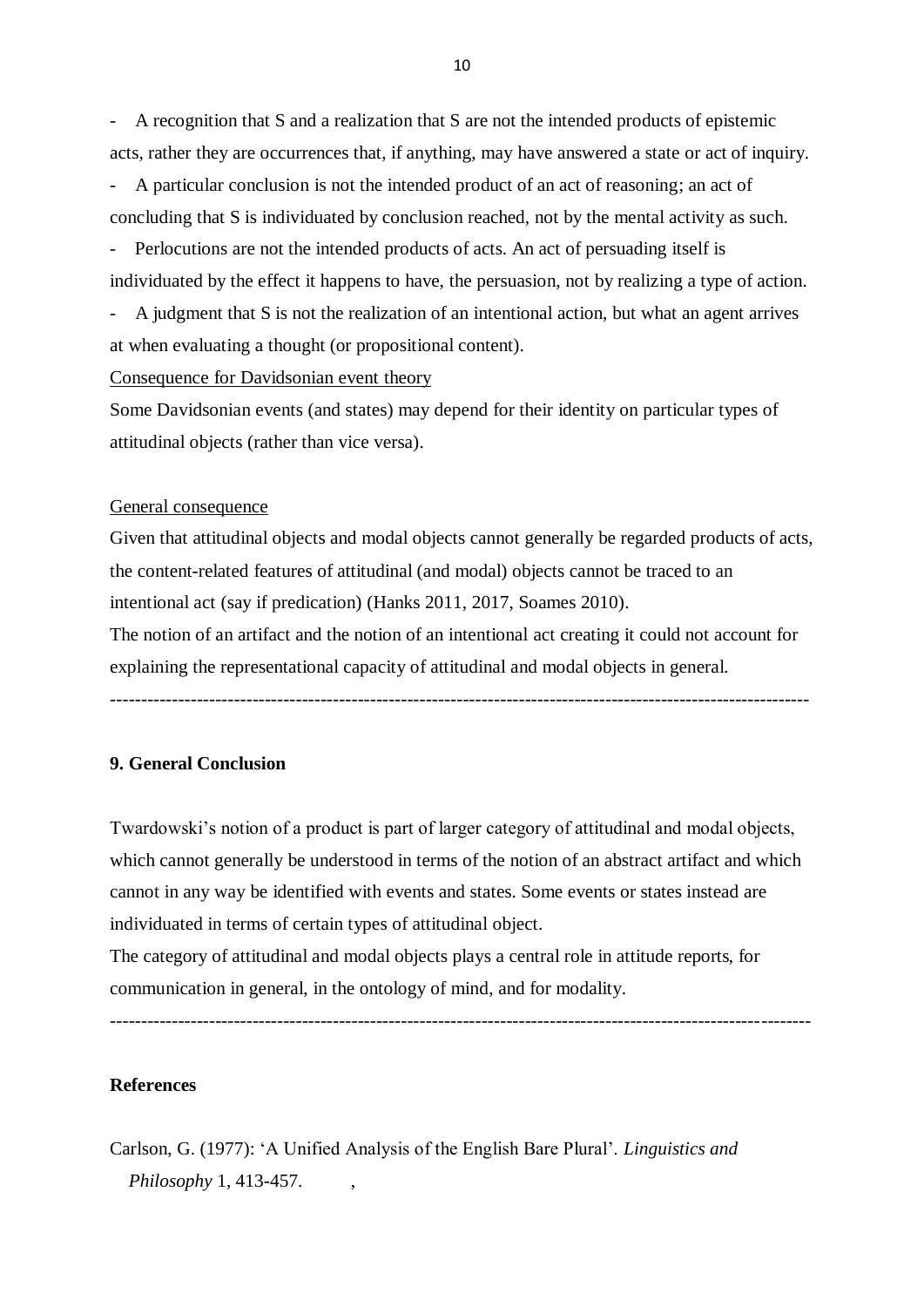- Davidson, D. (1967): 'The Logical Form of Action Sentences'. In N. Rescher (ed.): *The Logic of Decision and Action*. Pittsburgh University Press, Pittsburgh, 81–95.
- Frege, G. (1918/9): 'Thoughts'. In *Collected Papers on Mathematics, Logic, and Philosophy*, ed. by B. McGuinness. Blackwell, Oxford, 1984, 351-372.
- Geurts, B. (2019): 'Communication as commitment sharing: speech acts, implicatures, common ground'. *Theoretical Linguistics* 45: 1-30.
- Hanks, P. W. (2011): 'Propositions as Types'. *Mind* 120, 11-52.
- ---------------- (2017): *Propositional Content*. Oxford UP, Oxford.
- Jarvis, B. W. (2012): 'Norms of Intentionality: Norms that don't Guide'. *Philosophical Studies*, 157, 1–25.
- Machery, E. (2016): 'De-Freuding Implicit Attitudes'. In M. Braunstein / J. Saul (eds): *Implicit Bias and Philosophy*. Oxford University Press, Oxford, 104-129.
- --------------- (2017): 'Do Indirect Measures of Biases Measure Traits or Situations?', *Psychological Inquiry* 28.4, 288-291.
- Moltmann, F. (2003a): 'Nominalizing Quantifiers'. *Journal of Philosophical Logic* 35.5., pp. 445-481.
- ---------------- (2003b): 'Propositional Attitudes without Propositions'. *Synthese* 135, 70-118.
- ---------------- (2013): *Abstract Objects and the Semantics of Natural Language*. Oxford
	- UP, Oxford.
- --------------- (2014):'Propositions, Attitudinal Objects, and the Distinction between Actions and Products'. *Canadian Journal of Philosoph*y, supplementary volume on propositions, edited by G. Rattan and D. Hunter, 43.5-6, 679-701.
- --------------- (2017a): 'Cognitive Products and the Semantics and Attitude Verbs and Deontic Modals'. In F. Moltmann / M. Textor (eds.): *Act-Based Conceptions of Propositional Content*, Oxford University Press, New York.
- .--------------- (2017b): 'Partial Content and Expressions of Part and Whole. Discussion of Stephen Yablo: *Aboutness*'. *Philosophical Studies* 174(3), 2017, 797-808
- ----------------- (2018a): ['An Object-Based Truthmaker Theory for Modals'.](http://friederike-moltmann.com/uploads/phis_12124_Rev3_EV(1).pdf) *Philosophical Issues* 28.1., 255-288.
- ----------------- (2018b): ['Truth Predicates, Truth Bearers, and their Variants'.](http://friederike-moltmann.com/uploads/Truth%20Predicates-May-Synthese-2018.docx) Special issue 'Truth: Concept meets Property', edited by J. Wyatt, *Synthese*. online first.
- ----------------- (2019): 'Attitudinal Objects. Their Importance for Philosophy and Natural Language Semantics'. In B. Ball and C. Schuringa (eds.): *The Act and Object of*